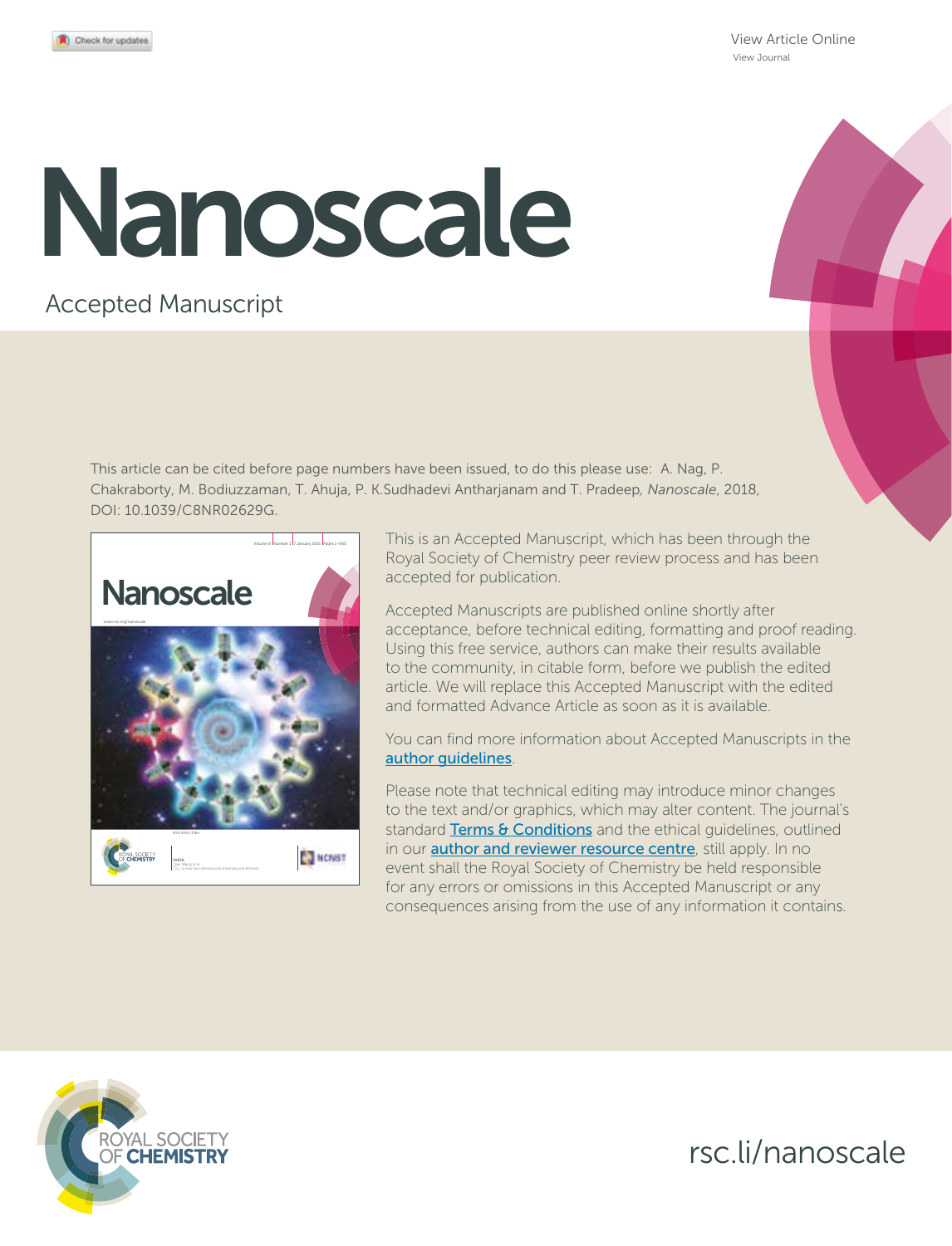# YAL SOCIETY<br>**CHEMISTRY**

# **Nanoscale**

### **COMMUNICATION**



Received 00th January 20xx Accepted 00th January 20xx

#### Abhijit Nag<sup>a</sup>, Papri Chakraborty<sup>a</sup>, Mohammad Bodiuzzaman<sup>a</sup>, Tripti Ahuja<sup>a</sup>, Sudhadevi Antharjanam<sup>b</sup> and Thalappil Pradeep<sup>-a</sup>

Secondary Ligands and Their Effect on Solid State Luminescence

DOI: 10.1039/x0xx00000x

www.rsc.org/

We present the first example of polymorphism (cubic & trigonal) in single crystals of an atomically precise monolayer protected cluster,  $Ag_{29}(BDT)_{12}(TPP)_4^3$ . We demonstrate that C-H" $\pi$ interactions of the secondary ligands (TPP) are dominant in a cubic lattice compared to a trigonal lattice, resulting in a greater rigidity of the structure, which in turn, results in higher luminescence efficiency in it.

Molecular species of noble metals often referred to as nanoclusters<sup>1-7</sup>(NC) or aspicules<sup>8, 9</sup>, have become an important research direction of advanced materials science. Some unprecedented structures and novel properties have been discovered, which enable new applications in catalysis, sensing, and optoelectronics. $10-12$  Ligand structures on metal surfaces and their non-covalent interactions drive selforganization of such systems leading to single crystals which may also be regarded as nanoparticle superlattices.<sup>13-16</sup> While the primary ligands of a given cluster often protect the metal core, secondary ligands also contribute to the cluster stabilization for several of the emerging clusters.<sup>17-21</sup> Therefore, intercluster interactions mediated through primary ligands or secondary ligands or a combination become possible, making different cluster assemblies. In the following, we describe the crystallization of two polymorphs of a wellknown cluster<sup>18</sup>, Ag<sub>29</sub>(BDT)<sub>12</sub>(TPP)<sub>4</sub><sup>3</sup> by the dominant primary and secondary ligand interactions.

In the case of a well-known silver cluster<sup>15</sup>,  $Ag_{44}(p\text{-}MBA)_{30}Na_4$ , abbreviated as Ag<sub>44</sub>, crystallization of the cluster occurs through hydrogen bonding (HB), a characteristic of carboxylic acid-bearing entities. The hexagonal network of HB resembles that of acid crystals such as terephthalic acid<sup>22</sup>, trimesic acid<sup>23</sup> hexakis(4-carboxyphenyl)benzene<sup>24</sup>. As expected, protonation of the carboxylate groups on the cluster surface

This journal is © The Royal Society of Chemistry 20xx

become a prerequisite of cluster formation. Similar noncovalent interactions can be observed in clusters such as  $Au_{102}^{14}$ ,  $Au_{246}^{13}$ ,  $Au_{103}^{16}$  etc (the formulae are abbreviated), where primary interactions are HB, C-H"π and van der Waals (vdW) in nature, depending upon the ligands. These interactions, although weak, may have important electronic consequences such as luminescence. We explore the C-H" $\pi$ and vdW interactions within the two polymorphs (cubic and of  $[Ag_{29}(BDT)_{12}(TPP)_4]^{3}$ cluster and trigonal) their consequences in luminescence in this work.

Bakr et al. reported the crystallization of  $Ag_{29}(BDT)_{12}(TPP)_{4}^{3}$  by slow evaporation of a dimethylformamide (DMF) solution of the cluster, drop casted on a microscope slide<sup>18</sup>. More details of the crystallization processes are given in Electronic Supplementary Information (ESI<sup>+</sup>). This method produced crystals which were packed in a cubic  $(C)$  lattice with a space group of Pa-3 (Fig. 1B). We changed the crystallization method of the NC to vapor diffusion of methanol into a DMF solution of the clusters ( $\sim$ 10 mg/mL). X-ray crystallographic analysis was performed at 296 K on the crystals obtained by this modified method. The crystal system was trigonal (T) (Fig. 1C) with the space group R-3 (Fig. 1D). So,  $Ag_{29}(BDT)_{12}(TPP)_4$ forms two polymorphs, T and C. Note that the color of the NCs of two polymorphs (orange for C and dark red for T) are visibly different under the optical microscope (Fig.  $S1<sup>+</sup>$ ). The R<sub>1</sub> value for the  $C$  system is 8.94 but that of the  $T$  case is 7.68. The volume, density, and Z (number of molecules per unit cell) for this new T polymorph of the cluster are less compared to the previously reported C system (Fig. 1D). The reduced density of the T makes it possible to incorporate solvent molecules (DMF and methanol) in the unit cell.

The molecular structure of the NC is the same as that of the previously reported NC. The NC is composed of Ag<sub>13</sub> icosahedral core. Twelve silver atoms (green) cap all the 12 Ag atoms of the icosahedron, giving rise to four tetrahedrally oriented trigonal prisms (Fig. S2<sup>+</sup>). The remaining four Ag atoms (blue) face-cap the core at four tetrahedral positions. The four TPP (phosphorus as pink) ligands are connected with the tetrahedrally oriented four silver atoms (Fig. S2+).

<sup>&</sup>lt;sup>a.</sup> DST Unit of Nanoscience (DST UNS) and Thematic Unit of Excellence, Department of Chemistry, Indian Institute of Technology Madras, Chennai 600036, India. Email: pradeep@iitm.ac.in; Fax: +91-44 2257-0545.

<sup>&</sup>lt;sup>b.</sup> Sophisticated Analytical Instruments Facility (SAIF), Indian Institute of Technology Madras, Chennai 600036.

**Electronic Supplementary Information (ESI) available**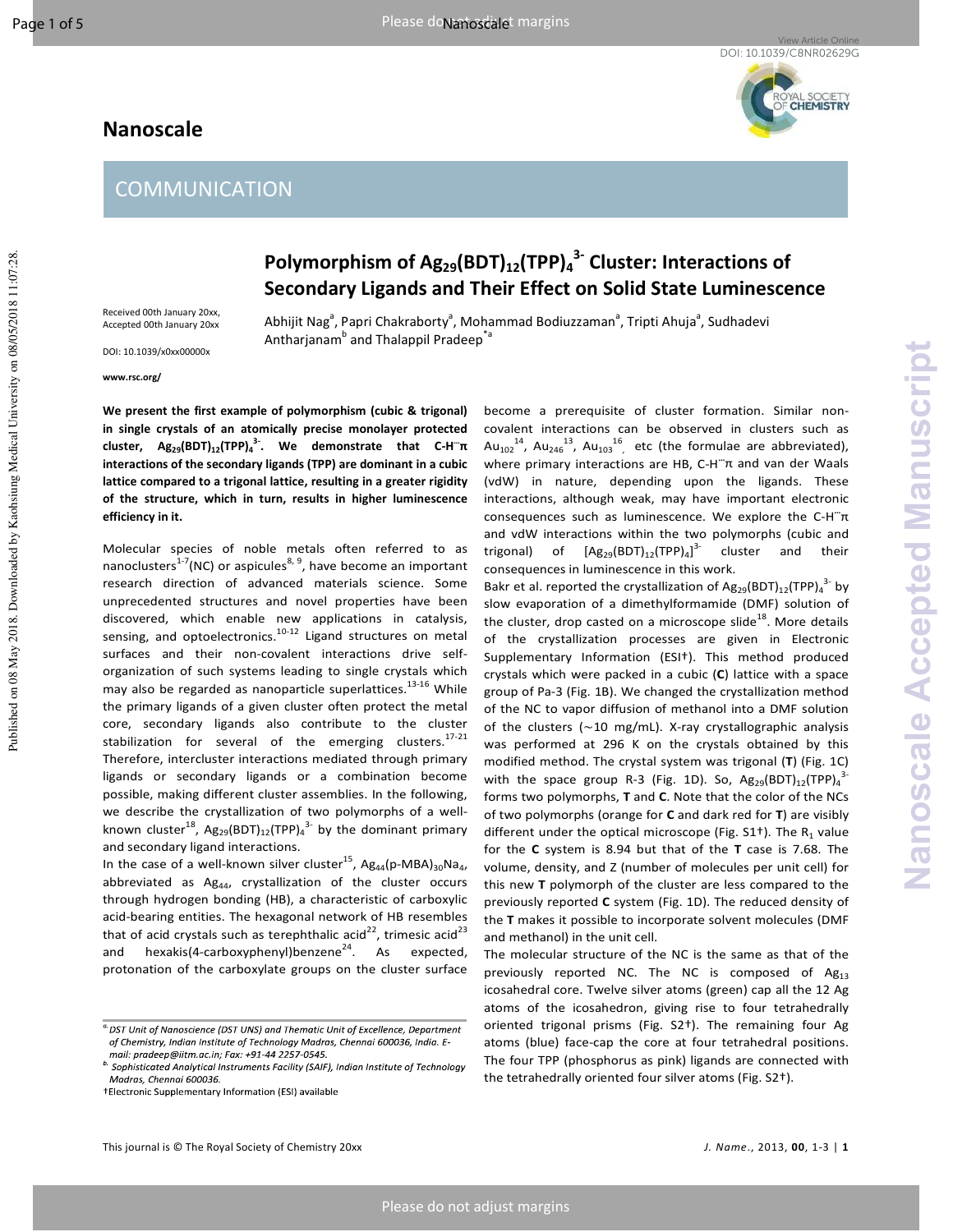**Name** DOI: 10.1039/C8NR02629G

View Article Online



**Fig. 1 A)** Crystal structure of Ag<sub>29</sub>(BDT)<sub>12</sub>(TPP)<sub>4</sub><sup>3</sup>. **B)** Trigonal unit cell of the NC obtained by vapour diffusion method. C) Cubic unit cell of the NC obtained by the drop casting method. D) Comparison of the unit cell parameters for the both polymorphs.



Fig. 2 Packing of the crystal view from, A) Z-axis, B) Y-axis and C) X-axis. D) a) View of the cluster packing from Z-axis. Two NCs formed two different (001) and (00-1) layered planes; **b)** and c) are the two different clusters of a). They have a center of inversion.

2 | J. Name., 2012, 00  $\,$ , 1-3 Th

is journal is © The Royal Society of Chemistry 20xx

Published on 08 May 2018. Downloaded by Kaohsiung Medical University on 08/05/2018 11:07:28. Published on 08 May 2018. Downloaded by Kaohsiung Medical University on 08/05/2018 11:07:28.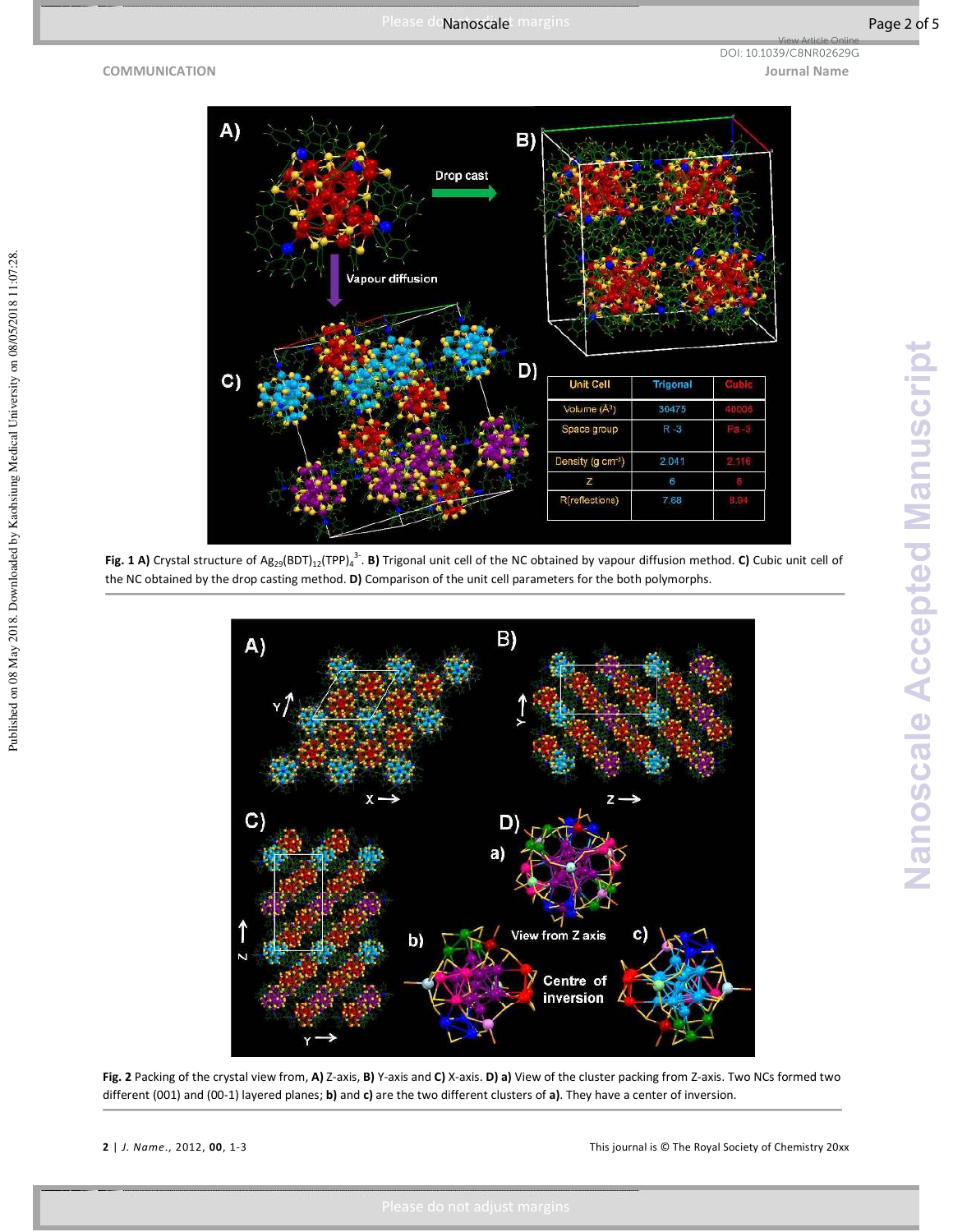Published on 08 May 2018. Downloaded by Kaohsiung Medical University on 08/05/2018 11:07:28

One S moiety of the BDT ligand is attached to each of the 12 Ag atoms of the icosahedron and the remaining S moieties bridge Ag atoms of each  $Ag_3S_6$  crown. The total number of S atoms is 24  $\{(24 = 12 \text{ S atoms attach to 12 Ag icosahedron core})\}$ + 4 \*  $(Ag_3S_6$  crown motif) }.

For the T system, in the (001) plane (view from Z-axis) of the crystal lattice, the NCs get organized into a hexagonal lattice with 3-fold axis passing through the center of the molecule (Fig. 2A), while for the (100) (view from X-axis) (Fig. 2B) and (010) (view from Y-axis) (Fig. 2C) planes, the NCs get decorated into a rectangular lattice. Viewing from the Z axis, the NCs form two different parallel (001) and (00-1) planes. Each NC from the two (001) and (00-1) planes have a center of inversion (Fig. 2D). The interparticle distance of 1.79 nm (less than the 2.74 nm overall size of the NCs) arises from ligand interlocking. For the C system, the NCs assemble into a simple square lattice in the (001) plane (view from Z axis). The interparticle distance is 1.75 nm, less than the overall size 2.74 nm of the nanocrystal. In the case of  $Au_{246}$  the interparticle distance was of 3.1 nm, less than the 3.3 nm overall size of the  $NC^{13}$ .

When zooming into the surfaces of the NCs, the T and C packing are related to the alignment of their surface ligands. The BDT (primary) and TPP (secondary) ligands are highly ordered and are self-assembled on the silver surface (Fig. S3-5+ & S7-8+).

For the T system, the BDT ligands of the two NCs formed cyclohexane chair patterns in the unit cell. C-H"π and H"H vdW are the interactions present to form such type of cyclohexane chair structures (Fig. 3A). For a NC, there will be a maximum of four such types of interactions in a T unit cell. The C-H  $\pi$  and H H distances were  $\sim$  2.82 and  $\sim$  2.36 Å, respectively. In the C system, every NC has six same types of interactions with slight changes in the distances.

For BDT and TPP ligands, there are two types of interactions: i) intra-cluster interactions and ii) inter-cluster interactions.

i) The C-H groups of the TPP ligands (red) interact with the benzene ring of the BDT ligands in intra-cluster interactions (Fig. 3B & S5A<sup>†</sup>). For **C** and **T** systems, the interactions are similar with small changes in interaction distances. Here, C-H" $\pi$  interaction distances are  $\sim$ 2.77 and 2.92 Å for the C and the T systems, respectively. The orientations of the benzene rings of the TPP are controlled by these  $C-H^{\cdots} \pi$  interactions. The TPP ligands fit into the cavity formed by the BDT ligands by these types of interactions (Fig. 3B).

ii) The C-H groups of the BDT (orange) interacts with the benzene ring of the TPP leading to inter-cluster interactions (Fig. 3C & S5B+). Here also, the interactions are similar with slight changes in interaction distances for both types of unit cells. The C-H" $\pi$  interaction distances are  $\sim$ 3.07- 3.39Å and 2.92Å for the C and the T systems, respectively.

T-shaped C-H" $\pi$  interactions are present between the TPP ligands in the C unit cell (Fig. 4A). In a unit cell, eight TPP ligands by interlocking each other, form a hexagonal shape through C-H"π interactions from the eight NCs (Fig. 4A). The average C-H" $\pi$  distance was  $\sim$ 2.88 Å. Strong C-H" $\pi$ interactions of the TPP ligands forms a polymeric chain to hold



DOI: 10.1039/C8NR02629G **COMMUNICATION** 

Fig. 3 A) Interactions among the BDT ligands from two different NCs in the trigonal structure. The BDT ligands of the two NCs formed cyclohexane chair patterns in the unit cell. **B**) Intra-cluster interactions between C-H of the TPP with the benzene ring of BDT in the cubic system. C) Inter-cluster interactions between C-H of the BDT with the benzene ring of the TPP in the cubic system.

each NC (Fig. S7A+). Every NC is directly or indirectly connected with the other NCs by C-H $\pi$  interactions of the TPP ligands. This distance is consistent with the reported value for typical C-H" $\pi$  interactions in the Au<sub>246</sub> NCs<sup>13</sup> with -SPh-p-CH<sub>3</sub> ligands (2.88  $\pm$  0.42 Å) but somewhat larger than the C-H" $\pi$ distance in the Au<sub>103</sub> NCs<sup>16</sup> composed of -S-Nap ligands (2.76 ± 0.05 Å). In the T system, the C-H  $\pi$  interaction distances for TPP ligands were in the range of  $\sim$ 3.12 - 3.37 Å (Fig. S8D<sup>+</sup>). Here, the interaction energy is less compared to  $C$  as the distance is larger. There are breakages in  $C$ -H" $\pi$  interactions for TPP ligands (Fig. S8B & C<sup>+</sup>). Such orientations and selforganized surface patterns of ligands are reminiscent of the  $\alpha$ helix<sup>25</sup> and  $\beta$ -sheet in proteins, and also in the recently reported  $Au_{246}^{13}$  and  $Au_{103}^{16}$  NCs. So, NCs could exhibit a level of structural complexity comparable to that of biomolecules.



Fig. 4 A) C-H $\pi$  interactions of the TPP ligands in the cubic system. B) Emission spectra of the single crystals for both the cubic and the trigonal systems.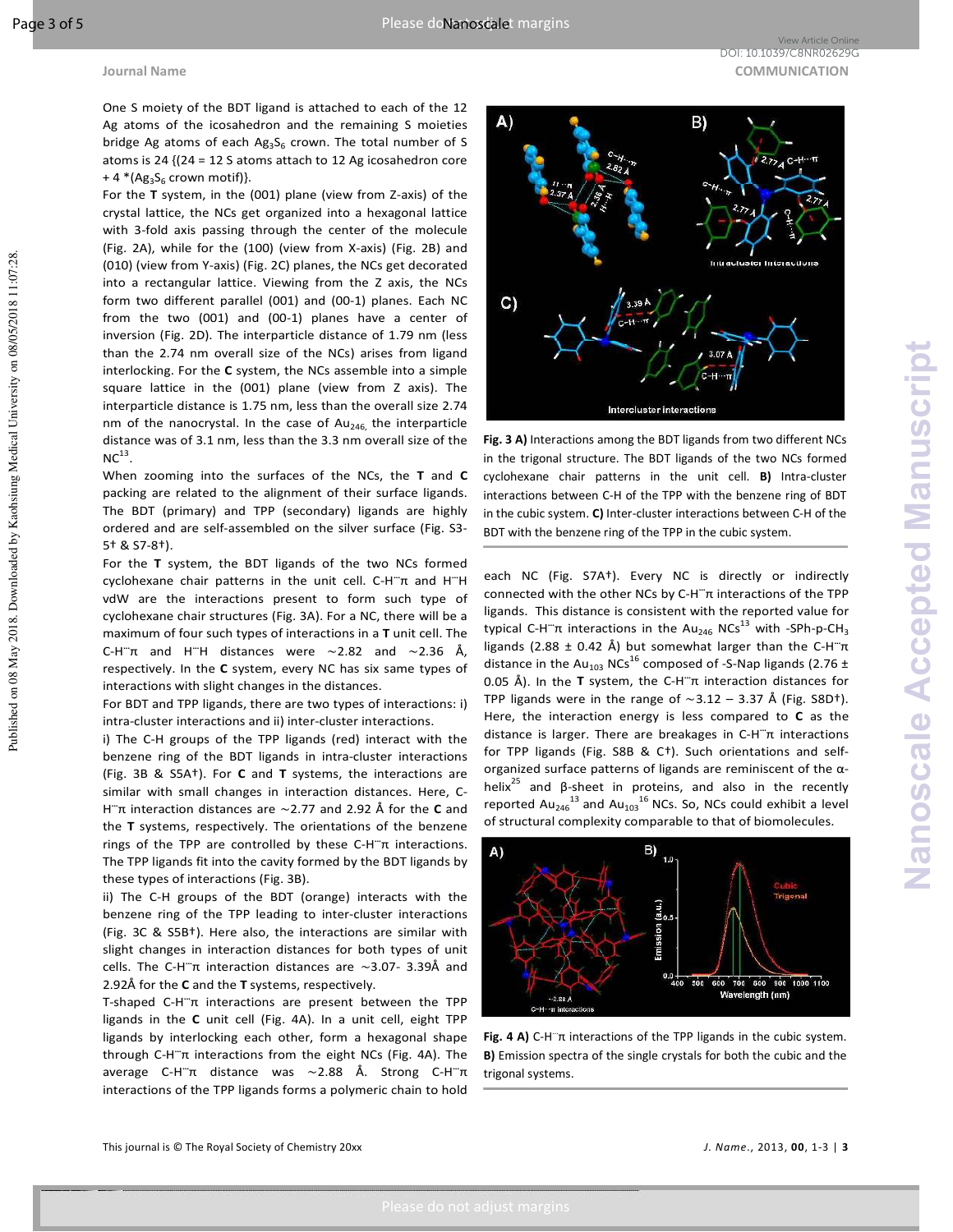Nanoscale Accepted Manuscript

#### COMMUNICATION

The secondary structures of proteins are mainly stabilized by the hydrogen bonds.<sup>26</sup> Here, the surface patterns on the NCs are stabilized by intermolecular C-H"π and vdW interactions.

We note that the surface patterns and orientations are induced by the specific crystallization because the C-H $\pi$ interactions are different for different crystal systems of the same NC.

Emission spectra of both NCs, collected at room temperature, are shown in Fig. 4B. Both the NCs can be efficiently excited at  $\lambda_{\text{max}}$  = 532 nm. Upon comparing both the NCs, two main features were observed:

- $\mathbf{i}$ . The cubic NCs are more luminescent than the trigonal NCs: Inter C-H"π interactions for secondary ligands (TPP) are more facilitated in C than in T (Fig. S7-8+). As a result, the C lattice becomes more rigid compared to the T lattice. Greater rigidity, in turn, results in higher luminescence efficiency for the C system.<sup>27</sup> The C-H  $\pi$  interactions significantly restrict the intramolecular rotations and vibrations and thus enhance the radiative transitions considerably in the crvstalline state.<sup>28</sup> Secondary ligands play a crucial role to increase the luminescence efficiency of the NCs.
- ii. A red shift of the emission band occurs for the cubic NCs by more than 30 nm: The red shift can be explained in terms of electronic coupling between the NCs via interactions between the transition dipole moments of the individual Ag<sub>29</sub>(BDT)<sub>12</sub>(TPP)<sub>4</sub> NCs and the induced dipole moments in the neighboring  $Ag_{29}(BDT)_{12}(TPP)_4$  NCs in the single crystal. This interaction is expected to lower the transition energy.<sup>29, 30</sup> The red shift of the emission band is expected to be caused by a combined effect of the electronic coupling and the nonradiative decay pathways occurring through electron-phonon interaction that lower the emission energy<sup>18</sup>.

#### **Conclusions**

In summary, we demonstrate that polymorphism exists in atomically precise cluster systems. The packing of  $[Ag_{29}(BDT)_{12}(TPP)_4]^{3}$  clusters into two different polymorphic forms, cubic and trigonal, was favored by different patterns of intercluster and intracluster interactions. The greater extent of  $C$ -H" $\pi$  interactions in the cubic NCs makes them more rigid and hence more luminescent than the trigonal NCs. This also highlights the role of secondary ligands in enhancing the luminescence properties of the clusters. The discovery of polymorphism in atomically precise clusters opens up a new dimension in nanoparticle engineering, presenting the possibility of engineering NC unit cells with enhanced optical, mechanical and electrical properties.

#### **Conflicts of interest**

There are no conflicts to declare.

#### **ACKNOWLEDGMENT**

We thank the Department of Science and Technology, Government of India for constantly supporting our research program on nanomaterials. A. N. and T. A. thank IIT Madras for doctoral fellowship. P. C. thanks the Council of Scientific and Industrial Research (CSIR) for her research fellowship. M. B. thanks University Grants Commission (UGC) for his research fellowship.

#### **References**

- 1. I. Chakraborty and T. Pradeep, Chem. Rev., 2017, 117, 8208-8271.
- 2. R. Jin, C. Zeng, M. Zhou and Y. Chen, Chem. Rev., 2016, 116, 10346-10413.
- 3. M. Zhu, C. M. Aikens, F. J. Hollander, G. C. Schatz and R. Jin, J. Am. Chem. Soc., 2008, 130, 5883-5885.
- $\mathbf{A}$ M. W. Heaven, A. Dass, P. S. White, K. M. Holt and R. W. Murray, J. Am. Chem. Soc., 2008, 130, 3754-3755.
- 5. C. P. Joshi, M. S. Bootharaju, M. J. Alhilaly and O. M. Bakr, J. Am. Chem. Soc., 2015, 137, 11578-11581.
- 6. H. Qian, W. T. Eckenhoff, Y. Zhu, T. Pintauer and R. Jin, J. Am. Chem. Soc., 2010, 132, 8280-8281.
- 7. N. A. Sakthivel, S. Theivendran, V. Ganeshraj, A. G. Oliver and A. Dass, J. Am. Chem. Soc., 2017, 139, 15450-15459.
- G. Natarajan, A. Mathew, Y. Negishi, R. L. Whetten and T. 8. Pradeep, J. Phys. Chem. C, 2015, 119, 27768-27785.
- K. R. Krishnadas, A. Baksi, A. Ghosh, G. Natarajan, A. Som and 9. T. Pradeep, Acc. Chem. Res., 2017, 50, 1988-1996.
- 10. G. Li and R. Jin, Acc. Chem. Res., 2013, 46, 1749-1758.
- 11. S. Yamazoe, T. Yoskamtorn, S. Takano, S. Yadnum, J. Limtrakul and T. Tsukuda, Chem. Rec., 2016, 16, 2338-2348.
- 12. W. W. Xu, B. Zhu, X. C. Zeng and Y. Gao, Nat. Commun., 2016. 7. 13574.
- 13. C. Zeng, Y. Chen, K. Kirschbaum, K. J. Lambright and R. Jin, Science, 2016, 354, 1580-1584.
- 14. P. D. Jadzinsky, G. Calero, C. J. Ackerson, D. A. Bushnell and R. D. Kornberg, Science, 2007, 318, 430-433.
- 15. B. Yoon, W. D. Luedtke, R. N. Barnett, J. Gao, A. Desireddy, B. E. Conn, T. Bigioni and U. Landman, Nat. Mater., 2014, 13, 807.
- 16. T. Higaki, C. Liu, M. Zhou, T.-Y. Luo, N. L. Rosi and R. Jin, J. Am. Chem. Soc., 2017, 139, 9994-10001.
- 17. M. J. Alhilaly, M. S. Bootharaju, C. P. Joshi, T. M. Besong, A.-H. Emwas, R. Juarez-Mosqueda, S. Kaappa, S. Malola, K. Adil, A. Shkurenko, H. Häkkinen, M. Eddaoudi and O. M. Bakr, J. Am. Chem. Soc., 2016, 138, 14727-14732.
- 18. L. G. AbdulHalim, M. S. Bootharaju, Q. Tang, S. Del Gobbo, R. G. AbdulHalim, M. Eddaoudi, D.-e. Jiang and O. M. Bakr, J. Am. Chem. Soc., 2015, 137, 11970-11975.
- 19. M. S. Bootharaju, R. Dey, L. E. Gevers, M. N. Hedhili, J.-M. Basset and O. M. Bakr, J. Am. Chem. Soc., 2016, 138, 13770-13773.
- 20. P. Chakraborty, A. Nag, G. Paramasivam, G. Natarajan and T. Pradeep, ACS Nano, 2018, DOI: 10.1021/acsnano.7b07759.
- 21. A. Ghosh, M. Bodiuzzaman, A. Nag, M. Jash, A. Baksi and T. Pradeep, ACS Nano, 2017, 11, 11145-11151.
- 22. M. C. Etter, Acc. Chem. Res., 1990, 23, 120-126.
- 23. S. V. Kolotuchin, E. E. Fenlon, S. R. Wilson, C. J. Loweth and S.
- C. Zimmerman, Angew. Chem. Int. Ed., 1996, 34, 2654-2657. 24. K. Kobayashi, T. Shirasaka, E. Horn and N. Furukawa, Tetrahedron Lett., 2000, 41, 89-93.
- 25. J. D. Dunitz, Angew. Chem. Int. Ed., 2001, 40, 4167-4173.